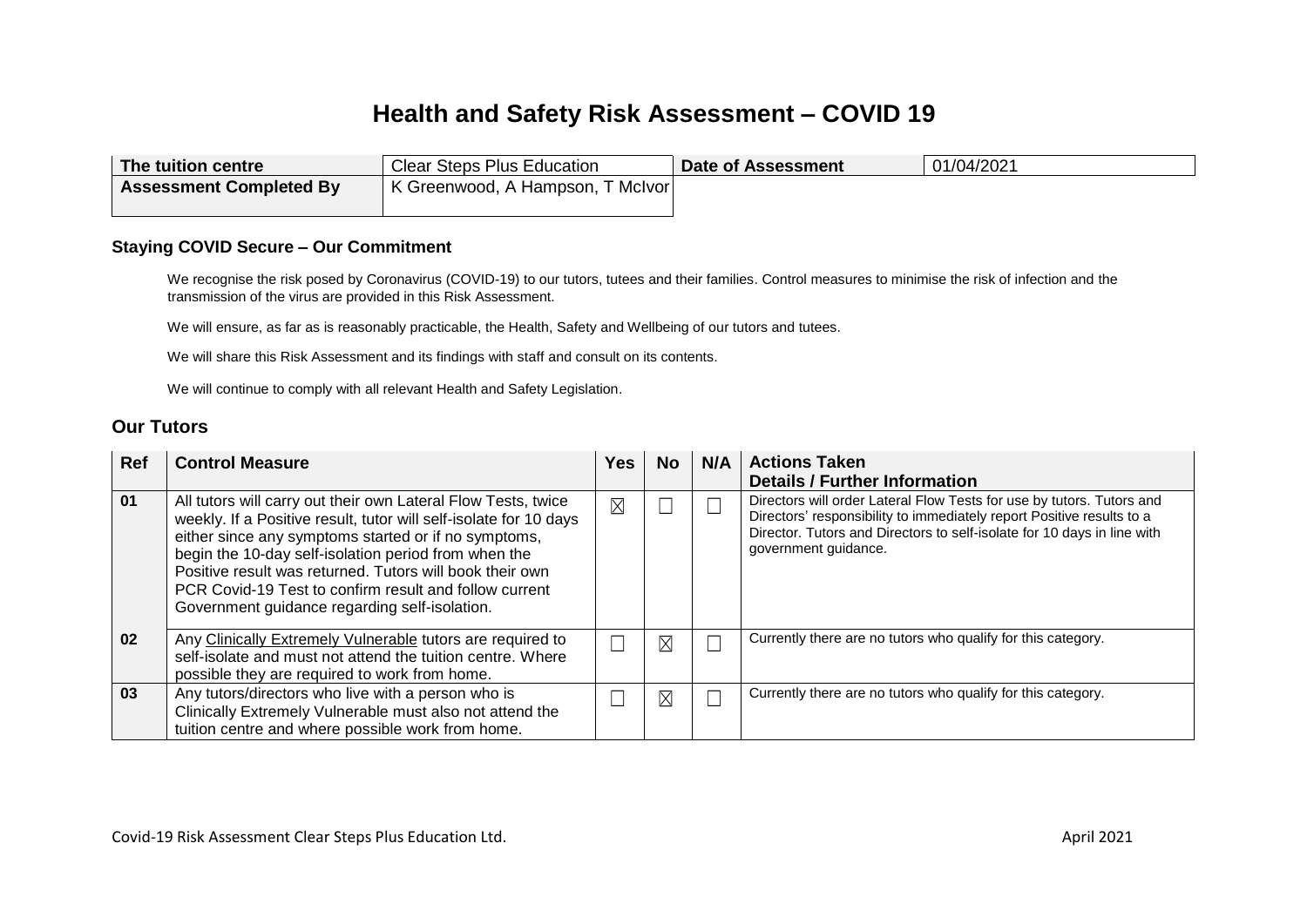| 04<br>Any tutors/director, themselves or persons within their<br>▽<br>household who have COVID-19 symptoms, should not<br>attend the tuition centre. |  | $\sim$ | Monitor daily. Tutors and Directors responsibility to immediately<br>report any symptoms to a Director. Individuals showing symptoms<br>would be isolated from group and leave the premises asap. In the<br>event a tutor shows symptoms, parents will be called to collect tutees<br>and the director on call will attend premises to ensure safeguarding. |
|------------------------------------------------------------------------------------------------------------------------------------------------------|--|--------|-------------------------------------------------------------------------------------------------------------------------------------------------------------------------------------------------------------------------------------------------------------------------------------------------------------------------------------------------------------|
|------------------------------------------------------------------------------------------------------------------------------------------------------|--|--------|-------------------------------------------------------------------------------------------------------------------------------------------------------------------------------------------------------------------------------------------------------------------------------------------------------------------------------------------------------------|

### **Our Tutees**

| Ref | <b>Control Measure</b>                                                                                                                                                                                                                              | <b>Yes</b>  | <b>No</b> | N/A         | <b>Actions Taken</b><br><b>Details / Further Information</b>                                                                                      |
|-----|-----------------------------------------------------------------------------------------------------------------------------------------------------------------------------------------------------------------------------------------------------|-------------|-----------|-------------|---------------------------------------------------------------------------------------------------------------------------------------------------|
| 01  | All Clinically Extremely Vulnerable tutees are required to<br>self-isolate and must not attend the tuition centre.                                                                                                                                  |             |           | $\times$    | Directors are fully aware of any tutees in this group. Any record is<br>on confidential file.                                                     |
| 02  | All tutees who live with a person who is Clinically Extremely<br>Vulnerable must also not attend the tuition centre.                                                                                                                                | $\times$    |           |             | Directors are fully aware of any tutees in this group. Any record is on<br>confidential file.                                                     |
| 03  | All tutees, or persons within their household that have<br>COVID 19 symptoms should not attend the tuition<br>centre.                                                                                                                               | $\times$    |           |             | Families are fully aware of the tuition centre's policies and practices.                                                                          |
| 04  | We have the ability to provide secure on-line/distance<br>learning for all tutees who are not in the tuition centre.                                                                                                                                |             |           | $\boxtimes$ | We are able to provide online learning via secure Zoom.                                                                                           |
| 05  | All tutees in the tuition centre are required to be in cohorts<br>of no more than; 1:4, and only one 1:4 group on at any one<br>time. In the case of mock exams, no more than 4 tutees,<br>socially distanced, at a ratio of 1:4 in separate rooms. | $\boxtimes$ |           |             | For Mock exams, online option will be available and with on-site<br>Mocks, tutees will use both rooms and Poppies workshop placed at<br>2m apart. |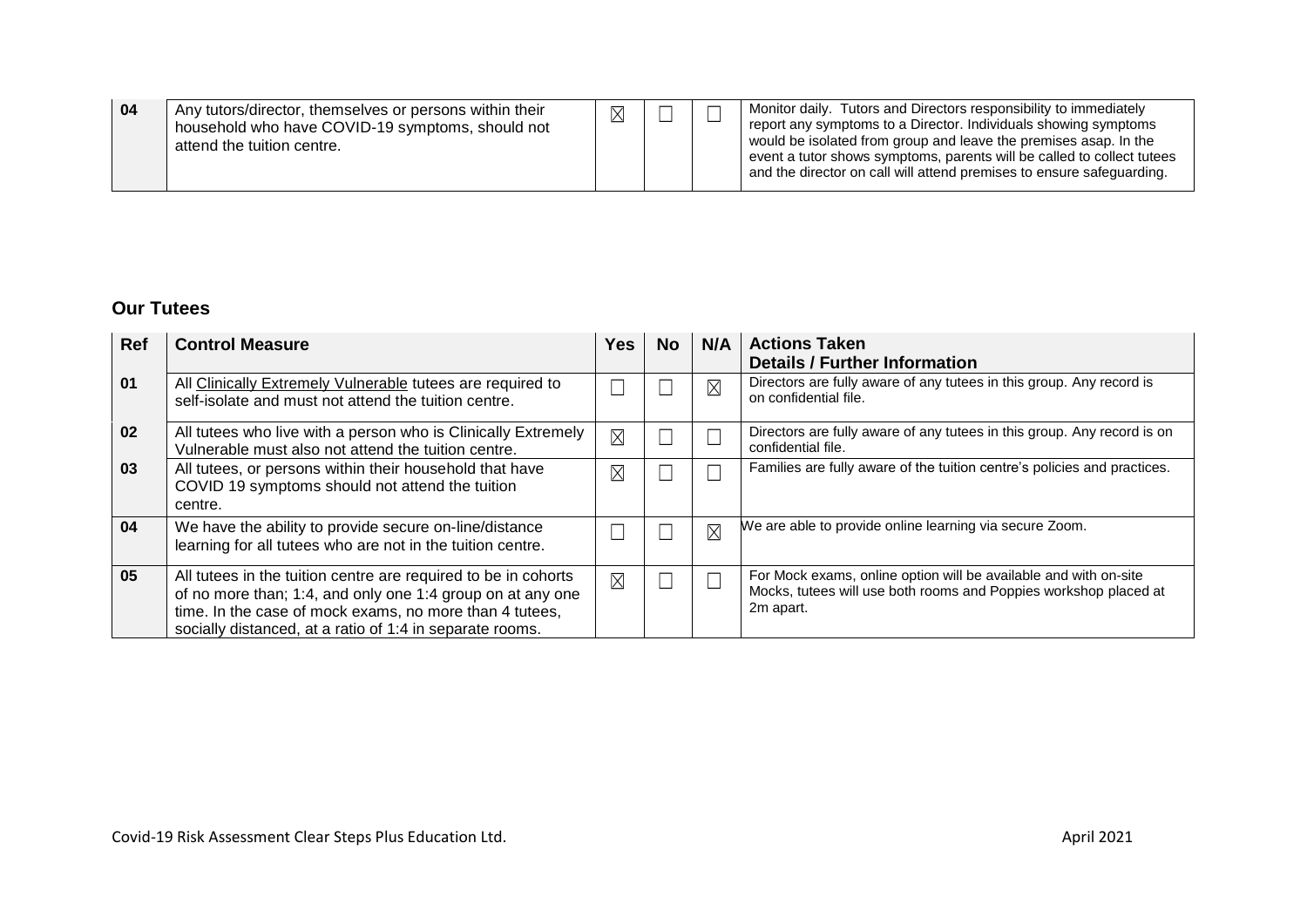# **Our Centre**

|            | <b>Access and Capacity</b>                                                                                                                                                                                                  |             |           |     |                                                                                                                                                                                                                                                                                                                                                                                                                                                                                                                                          |
|------------|-----------------------------------------------------------------------------------------------------------------------------------------------------------------------------------------------------------------------------|-------------|-----------|-----|------------------------------------------------------------------------------------------------------------------------------------------------------------------------------------------------------------------------------------------------------------------------------------------------------------------------------------------------------------------------------------------------------------------------------------------------------------------------------------------------------------------------------------------|
| Ref        | <b>Control Measure</b>                                                                                                                                                                                                      | <b>Yes</b>  | <b>No</b> | N/A | <b>Actions Taken</b><br><b>Details / Further Information</b>                                                                                                                                                                                                                                                                                                                                                                                                                                                                             |
| 01         | Designated Entrance and Exit Points to the Building (for<br>each cohort of tutees where possible) for the mock<br>exam.                                                                                                     | $\times$    | Е         | ×   | Entrance through the front entrance for tutees sitting the exam in the<br>front and middle of the building. Entrance via the rear gate for tutees<br>sitting the exam in the workshop. Parents/carers to meet their<br>children outside the designated area, socially distanced.                                                                                                                                                                                                                                                         |
| 02         | Develop, share and display drop off/ collection protocols<br>e.g. Parents should not enter the building for drop off or<br>collection. Tutees to be signed in and out by the child's<br>tutor in sight of the parent/carer. | $\times$    |           |     | Distributed to all families and tutors. Signs clearly display systems.<br>Directors will monitor allocated area at the start and end of sessions.<br>Signage. To advise parents/carers to socially distance All tutees will<br>finish sessions 5 minutes early in order to exit the tuition centre whilst<br>the next set of tutees/parents/carers should wait outside at the front of<br>the building at the entrance, socially distanced. If parents require<br>feedback they should contact their child's tutor via email or message. |
| 03         | Restrictions on access to the tuition centre by third<br>parties (parents, members of the public, visitors etc).                                                                                                            | $\times$    | Γ         |     | No families to enter building at any time. No visitors are<br>permitted within the building during scheduled tuition sessions.<br>Only essential deliveries allowed. Essential maintenance must<br>be completed during non-working hours.                                                                                                                                                                                                                                                                                                |
|            | <b>Social Distancing in the Building</b>                                                                                                                                                                                    |             |           |     |                                                                                                                                                                                                                                                                                                                                                                                                                                                                                                                                          |
| <b>Ref</b> | <b>Control Measure</b>                                                                                                                                                                                                      | <b>Yes</b>  | <b>No</b> | N/A | <b>Actions Taken</b><br><b>Details / Further Information</b>                                                                                                                                                                                                                                                                                                                                                                                                                                                                             |
| 04         | Learning areas organised maintaining space between<br>seats/ desks where possible for groups.                                                                                                                               | $\boxtimes$ | Г         |     | All desks socially distanced. Tutees have their own table and are to<br>bring their own resources and water bottles/snacks. Coats go on the<br>back of chairs and there is to be no sharing of equipment.                                                                                                                                                                                                                                                                                                                                |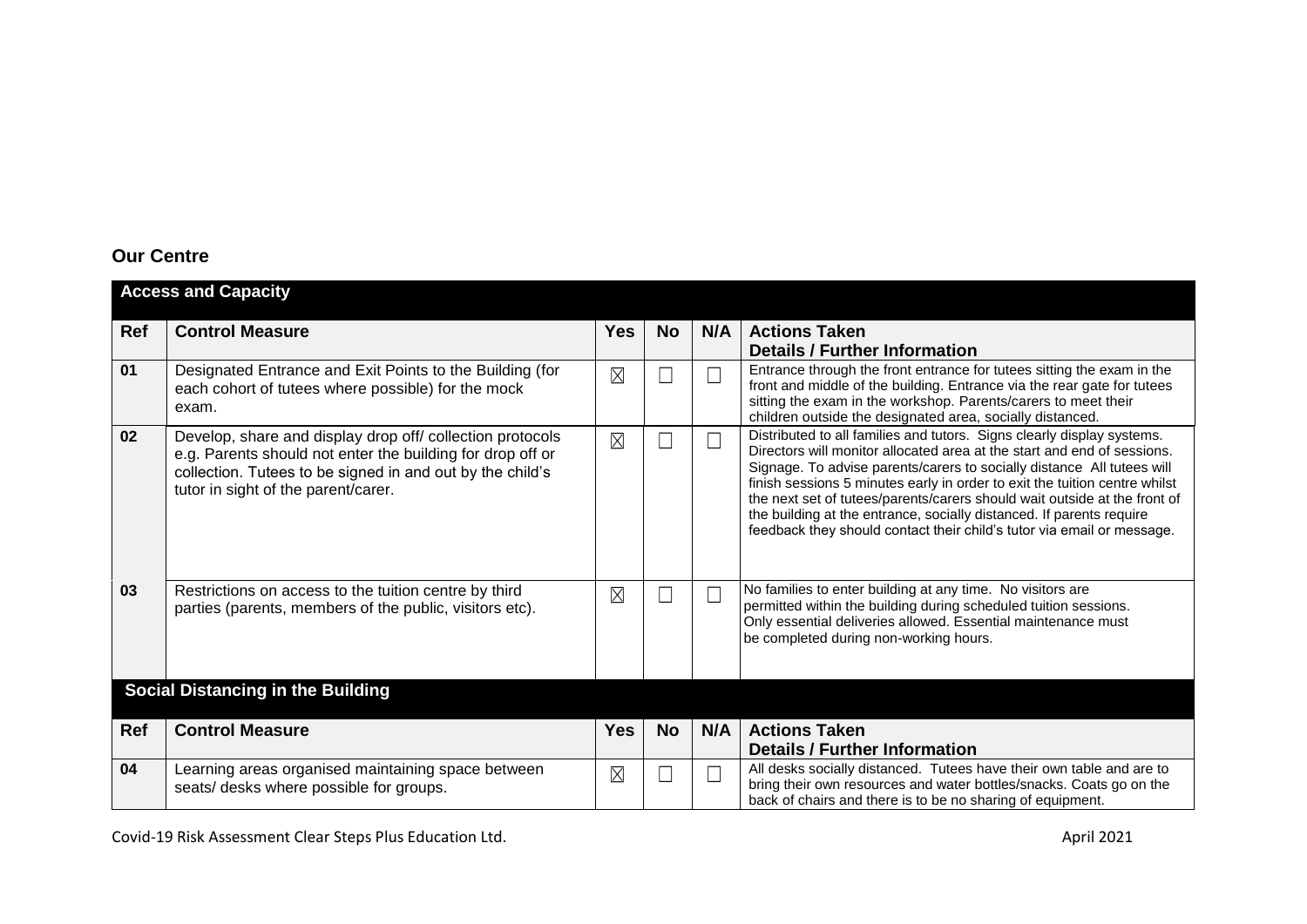| 05 | Social distancing message is re-enforced to tutees at<br>regular intervals.                                                                           | $\boxtimes$             |  | Rules and behaviour expectations set for each tutee/group of tutees<br>and communicated to parents. |
|----|-------------------------------------------------------------------------------------------------------------------------------------------------------|-------------------------|--|-----------------------------------------------------------------------------------------------------|
| 06 | Reduced movement around learning areas-ensure<br>tutees move around separately as much as possible and<br>limit contact with other tutees and tutors. | Χ                       |  | Minimal movement internally required. Movement around centre<br>should be limited to toilet access. |
| 07 | Use of photocopier / printer/ storage areas during tuition<br>sessions by other tutors is prohibited.                                                 | $\overline{\mathsf{X}}$ |  | Cupboards/printer/photocopier are all out of bounds.                                                |
| 08 | Non-Essential repair / contracted works in buildings to be<br>carried outside school hours                                                            | $\boxtimes$             |  | Any contractors to work outside tuition hours.                                                      |

### **Additional Physical / Social Distancing Measures applied (Please detail below)**

|     | <b>Infection Control, Cleaning and Hygiene Arrangements</b>                                                                                                                                  |             |           |     |                                                                                                                        |  |  |  |  |
|-----|----------------------------------------------------------------------------------------------------------------------------------------------------------------------------------------------|-------------|-----------|-----|------------------------------------------------------------------------------------------------------------------------|--|--|--|--|
| Ref | <b>Control Measure</b>                                                                                                                                                                       | <b>Yes</b>  | <b>No</b> | N/A | <b>Actions Taken</b><br><b>Details / Further Information</b>                                                           |  |  |  |  |
| 01  | Tutors and/or tutees who are experiencing symptoms<br>associated with COVID-19 are instructed not to attend the<br>tuition centre and to refer to current advice and guidance                | $\boxtimes$ |           |     | Will reinforce to all stakeholders on a daily basis. Ensure all aware of<br>current advice and guidance                |  |  |  |  |
| 02  | Tutors who experience COVID-19 symptoms, as above<br>whilst at the tuition centre should immediately go home<br>and follow the guidance set out above.                                       | $\times$    |           |     | To be implemented and reviewed daily. All tutors to communicate<br>via their own mobile phones.                        |  |  |  |  |
| 03  | Tutees who experience COVID-19 symptoms should be<br>collected from the tuition centre as soon as possible.<br>They should be kept apart from all other tutees and<br>tutors whilst on site. | $\times$    |           |     | Parents/carers will be contacted and the tutee will wait at a safe<br>distance until collected.                        |  |  |  |  |
| 04  | Provision of hand-hygiene facilities at entrances<br>(regularly monitored & maintained).                                                                                                     | $\times$    |           |     | In place in toilets. Sanitisers near entry points. They will be<br>checked regularly by each tutor/director.           |  |  |  |  |
| 05  | All tutors and tutees are encouraged to regularly sanitise<br>their hands, especially upon arrival at the tuition centre.                                                                    | $\boxtimes$ |           |     | In place and practice regularly reinforced. Posters around the tuition<br>centre and in toilets giving clear messages. |  |  |  |  |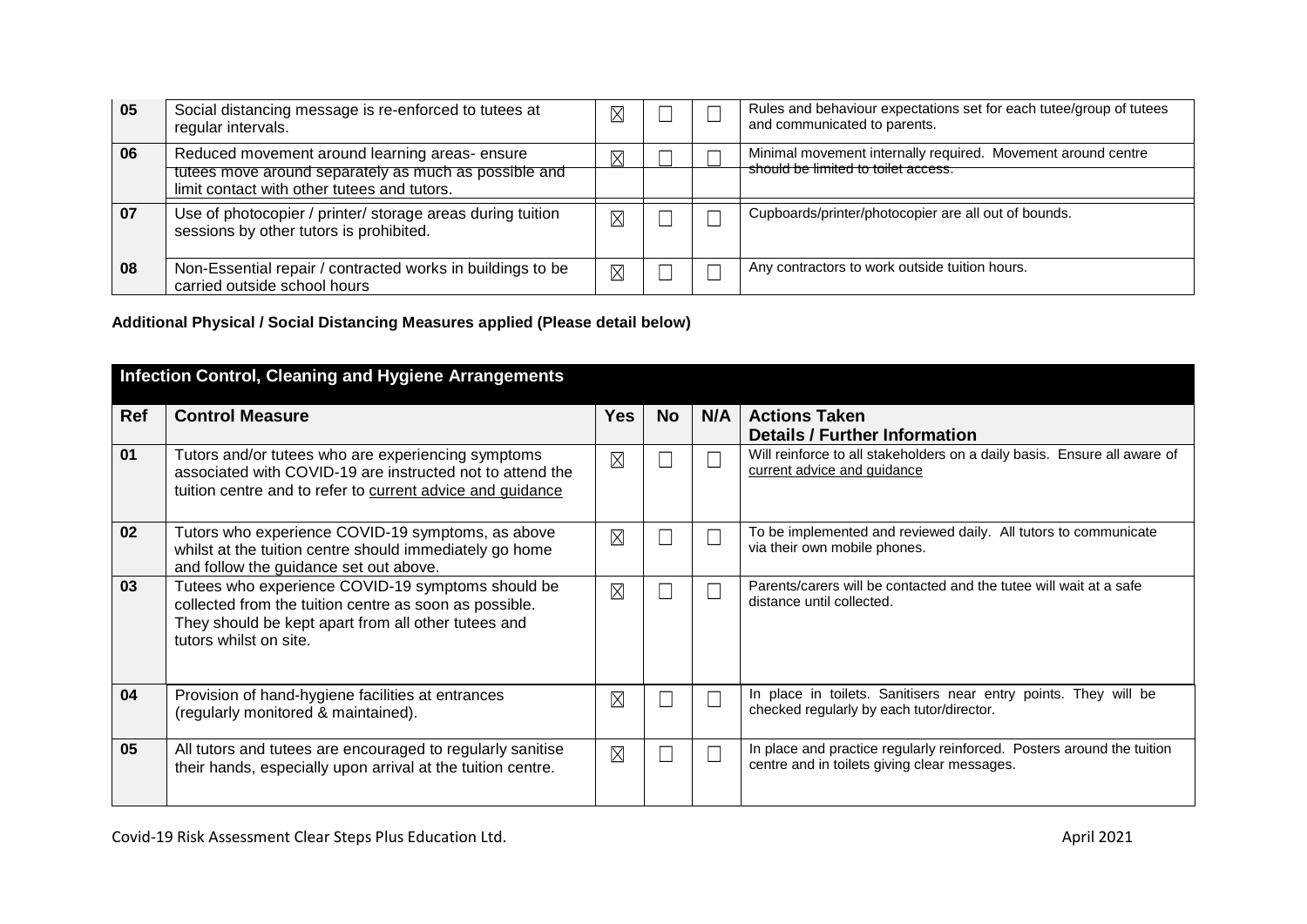| 06 | Remove unnecessary items from rooms that are hard to<br>clean.                                                                                                                                                                                                                                                           | $\times$    |   |        | Tutees, will have their own resources that they will take home and<br>bring back for the next session.                                                                                                     |
|----|--------------------------------------------------------------------------------------------------------------------------------------------------------------------------------------------------------------------------------------------------------------------------------------------------------------------------|-------------|---|--------|------------------------------------------------------------------------------------------------------------------------------------------------------------------------------------------------------------|
| 07 | Equipment that may need to be shared (laminators,<br>guillotines etc.) should be cleaned and sanitised before and<br>after use.                                                                                                                                                                                          | $\boxtimes$ |   | ┓      | Tutors made aware of the importance to clean and sanitise<br>central resources.                                                                                                                            |
| 08 | All tutors and tutees are encouraged to cough / sneeze<br>into tissues and dispose of these in appropriate waste<br>disposal bins. (Catch it, Kill it, Bin it)                                                                                                                                                           | $\boxtimes$ | L | Ξ      | Regularly reinforced by tutors. Posters to display message.                                                                                                                                                |
| 09 | Additional lidded bins and increased emptying /<br>replacement are provided / in-place.                                                                                                                                                                                                                                  | $\boxtimes$ | L | $\Box$ | Lidded bins in all learning areas and reception area and double<br>bagging of rubbish. The lid is cleaned each time it is touched and<br>emptied and cleaned at the end of each block of tuition sessions. |
| 10 | Increased frequency of cleaning of communal areas and<br>locations / high contact points (using detergent and hot<br>water followed by a chlorine based disinfectant solution)<br>including:<br><b>Toilets</b><br>$\Box$<br>Door Handles/ Access Buttons<br>Printers/ Photocopiers<br>П<br><b>White Boards</b><br>$\Box$ | $\boxtimes$ | Г | П      | Directors to increase frequency of cleaning areas.                                                                                                                                                         |
| 11 | If tutors bring in their own food this should be disposed of<br>appropriately.                                                                                                                                                                                                                                           | $\boxtimes$ | Г | П      | All tutors and tutees should dispose of any food or drink debris in<br>a covered bin or put away to take home.                                                                                             |
| 12 | Directors/tutors to store, where possible, coats, bags and<br>non-work essential items in the stock cupboard or on the<br>back of their chairs and bags safely under their desks.                                                                                                                                        | $\boxtimes$ | Г | П      | Tutors to keep coats and bags safely tucked away.                                                                                                                                                          |